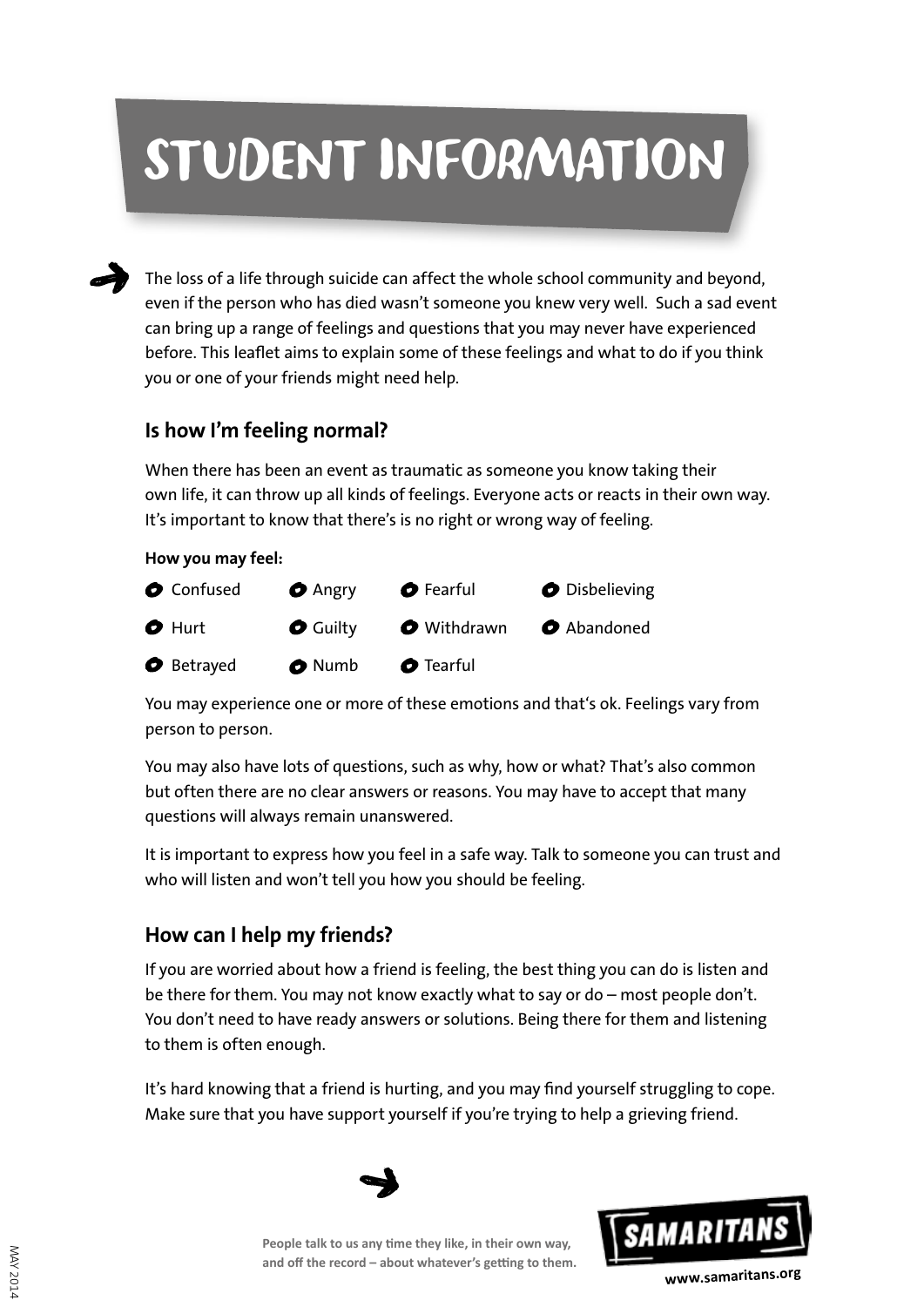It can be very difficult if your friend changes from the person you know into someone who's expressing difficult, strange or intense emotions.

**Try to:**

Give them time to cry when they need to.

Listen without judging or criticising. Let them know you are there for them. They may go over the story time and time again. That's fine – it's part of the healing process.

◆ Your friend may be angry, but remember that they're angry about the pain they're going through, not because of you.

There may be days when they seem fine and days when they don't. That's all part of coming to terms with what's happened. Suggest doing things that you know they enjoy. They might not feel ready, but it's important to make them feel included.

 $\bullet$  Even if they seem to have lots of family and close friends around, your friend might still need support. It's important that they know they can talk to you about their grief, so they don't feel alone with it.

 $\bullet$  If you think they need it, offer to help them get support by contacting a teacher, GP, school counsellor, bereavement specialist or talk to us at Samaritans.

Make sure you're supported too. Don't feel like you're carrying responsibility for their support all on your own shoulders. Helping someone come to terms with the loss of someone close to them isn't easy.

#### **Can online memorials help?**

It's important to remember that anything posted on social media sites, like Facebook, can reach many people, very quickly.

It can be helpful to share memories of the person who has died and send messages of support to others. But sometimes there can also be online rumours, unkind messages about the person who has died, their friends and family, or messages that victimise other students. Tell your parents or school about any messages that concern you. You can ask for offensive messages to be removed by contacting the site.

You may be concerned about how someone else is coping because of their messages online. If so, tell someone you can trust and try to help them get the support they need.

Memorial pages should always be respectful and honour the person who has died. It's not helpful to post messages about how the person died or discuss the possible reasons why. This can be damaging and hurtful to the family and those who were close to the person who has died.



**People talk to us any time they like, in their own way, and off the record – about whatever's getting to them.**



**www.samaritans.org**